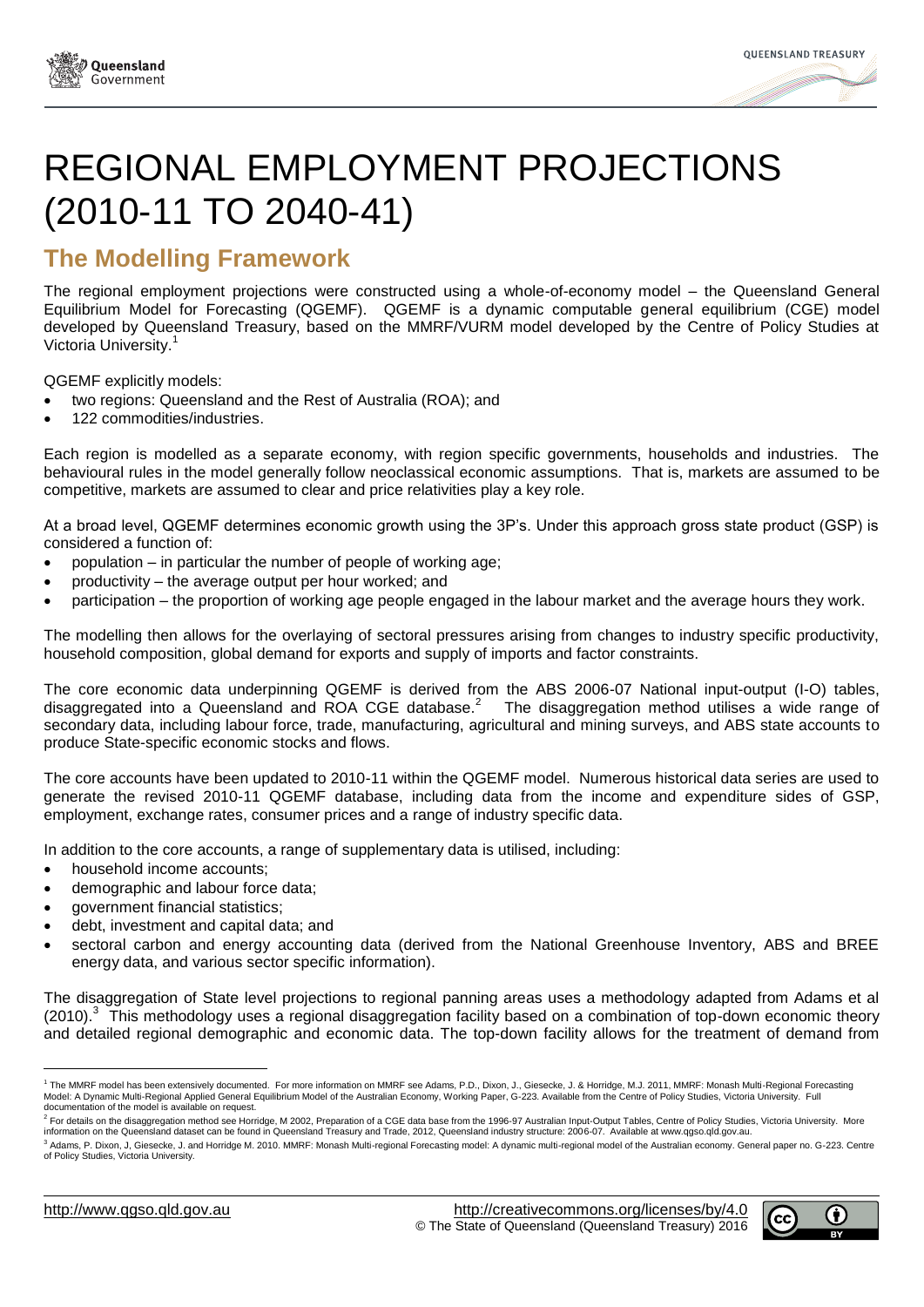

local (within region) and non-local (state, national and foreign) sources. Specific additional treatments have been included for:

- labour demand for selected industries including construction, agricultural services, aged care, government services and those industries that rely heavily on tourism demand;
- employment on both a place of residence and a place of work basis (journey to work); and
- metropolitan areas within South East Queensland.

## **State Level Assumptions**

Effort has been made to capture the structural changes that may occur over coming decades. These structural changes are informed by a range of factors including:

- historical analysis of changes to household preferences and technological change;
- consideration of likely changes to the composition of demand as the population ages;
- changes to world demand for Australian commodities;
- import prices;
- changes to relative prices from sector-specific productivity changes and factor constraints;
- identification of major projects in key sectors; and
- macro-economic observations between 2010-11 and 2014-15 and forecasts, as outlined in the 2015-16 State Budget over the forward estimates period.

#### **Labour supply**

The labour supply in each regional planning area is determined by:

- the working age population in each planning area; and
- the participation rate.

The working age population for each region is determined by a demographic module which is underpinned by assumptions consistent with the 2015 edition Queensland Government Population Projections (medium series).

Future participation rates are imposed by age, gender and state. As a result, changes in the population of each age cohort determine the overall labour force participation rate in each region. These participation rates are projected to follow historical trends.

#### **Unemployment rates**

Assumptions around the long term unemployment rate are based on the concept of a rate that can be sustained without generating upward pressure on inflation. This is commonly referred to as the non-accelerating-inflation rate of unemployment (NAIRU).

The NAIRU depends on a complex range of economic, demographic and institutional factors, including the way inflation expectations are formed, the wage-setting environment, the tax-transfer system, and the education and skills of people in the labour force. The NAIRU varies over time and cannot be measured directly. It is typically estimated using economic models, which provide a range of estimates with a considerable margin of imprecision around these estimates.

A constant NAIRU of 5.5% at the state level is assumed in the modelling after the forward estimates period.

#### **Productivity**

l

Over the forward estimates period, aggregate labour productivity is consistent with that assumed in the 2015-16 Queensland State Budget. Over the long-run, average sector-specific labour productivity growth rates are used, with the compositional mix of industrial production determining aggregate productivity growth.

Sector-specific labour productivity is assumed to reflect recent changes and longer term historical trends. Capital deepening is modelled on the basis of relative returns to capital across industries. For market sector industries, that

<sup>4</sup> Available at http://www.qgso.qld.gov.au/subjects/demography/population-projections/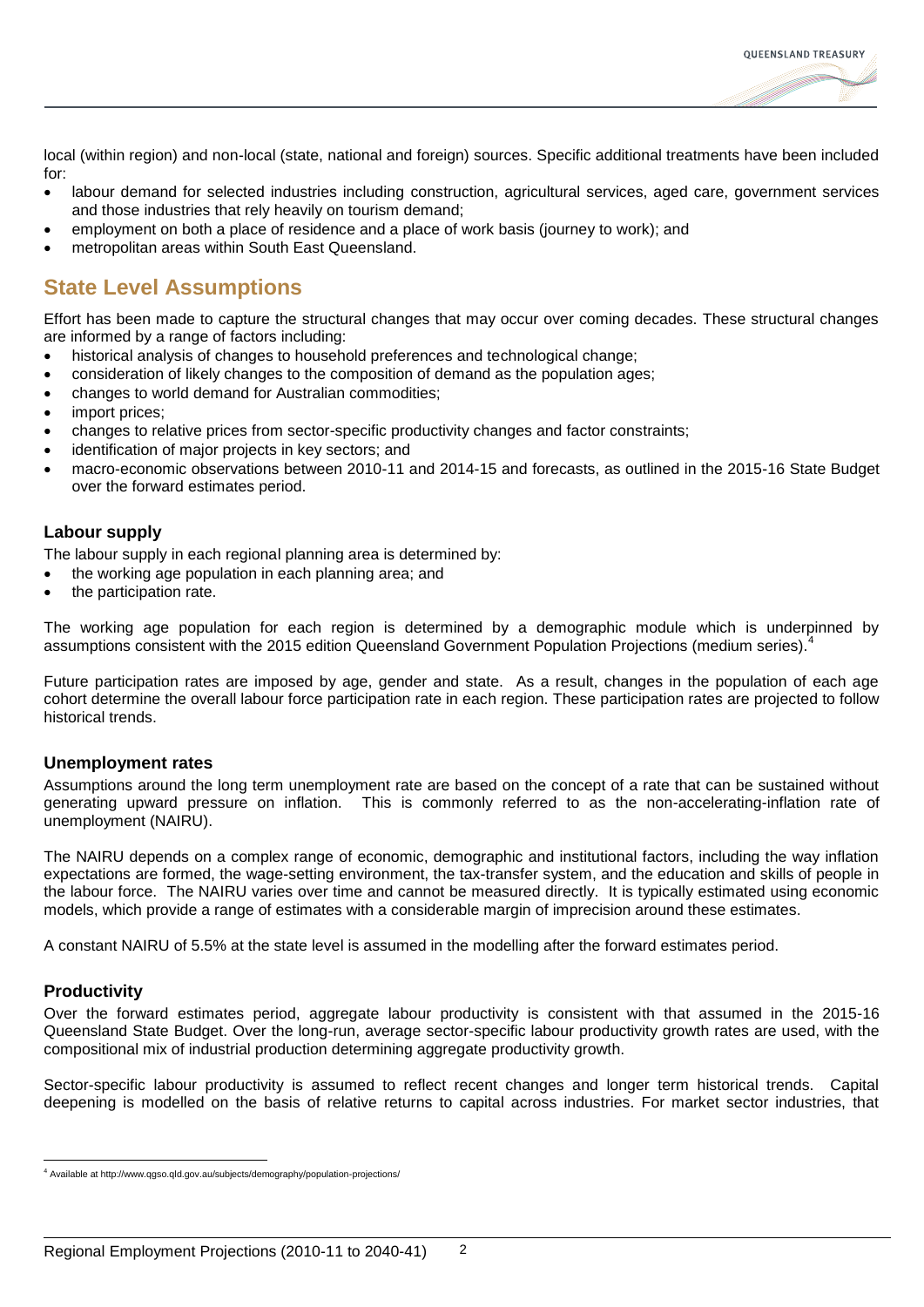

component of projected labour productivity that is not captured by capital deepening is assumed to be multifactor productivity (MFP) arising from 'primary factor augmenting' technical change.

Developments in the resources sector have been key drivers of structural change for both the national and State economies. The modelling accounts for resource sector developments by:

- ensuring QGEMF's core accounts reflect current levels of investment and capital stocks; and
- taking into account projects completed, currently under construction and committed, based on Deloitte Access Economics Investment Monitor (December 2015 edition and earlier editions)<sup>5</sup> and the Department of State Development's major projects directory.<sup>6</sup>

Commodity exports are consistent with historical observations, the State Budget 2015-16 and expectations of longer term commodity export trends.

#### **Global assumptions**

Over the long run, global growth is determined by:

- the growth rates of countries at the frontier of production (a function of productivity, population and participation); and
- the rate at which other countries per capita incomes converge with these countries.

Specific modelling and analysis of the global outlook for commodities was undertaken to derive internally consistent long run global assumptions about the effect of global growth on both demand for Australian commodities and the price of foreign goods consumed in Australia.

#### **Household expenditure patterns**

Household expenditure patterns are determined by:

- the relative prices of different goods;
- household income; and
- consumer preferences.

The relative prices of goods and household incomes are determined within QGEMF and reflect a wide range of economic influences such as resource constraints, the terms of trade and exchange rates, returns to land, labour and capital and redistributive policies.

Expenditure on specific goods is determined in QGEMF such that households purchase bundles of goods which maximise a utility function subject to a budget constraint, with consideration for subsistence and supernumerary expenditures.

Household taste shifts account for any additional change in consumption patterns after accounting for changes in incomes and relative prices. Assumed changes to household tastes are based on historical decomposition analysis by the Centre of Policy Studies<sup>7</sup> and the Australian Treasury.<sup>8</sup> The taste shift terms are assumed to decline to zero in a linear fashion between 2020 and 2050, reflecting uncertainty about how persistent these trends will be in the future.

Projected shifts in household consumption patterns suggest a continuation of the long-run trends, showing a declining proportion of expenditures on basic commodities (such as food and energy) and an increasing proportion of expenditures on elaborately prepared goods and services including personal services, restaurants, holidays and communication services.

l

<sup>5</sup> Deloitte Access Economics, 2016, *Investment Monitor*, December 2015 Edition

<sup>6</sup> Department of State Development, 2014, *Major Projects Map*

<sup>&</sup>lt;sup>7</sup> Adams, P. D., Dixon, P.B., McDonald, D., Meagher, G. A. & Parmenter, B. R. 1994, Forecasts for Australian economy using the MONASH model, *International Journal of Forecasting*, 10(4), 557-571.;<br>Dixon, P.B. & Rimmer, M

<sup>8</sup> Commonwealth Treasury 2008, *Economic Modelling Technical Paper 4*, Garnaut Climate Change Review, October 2008.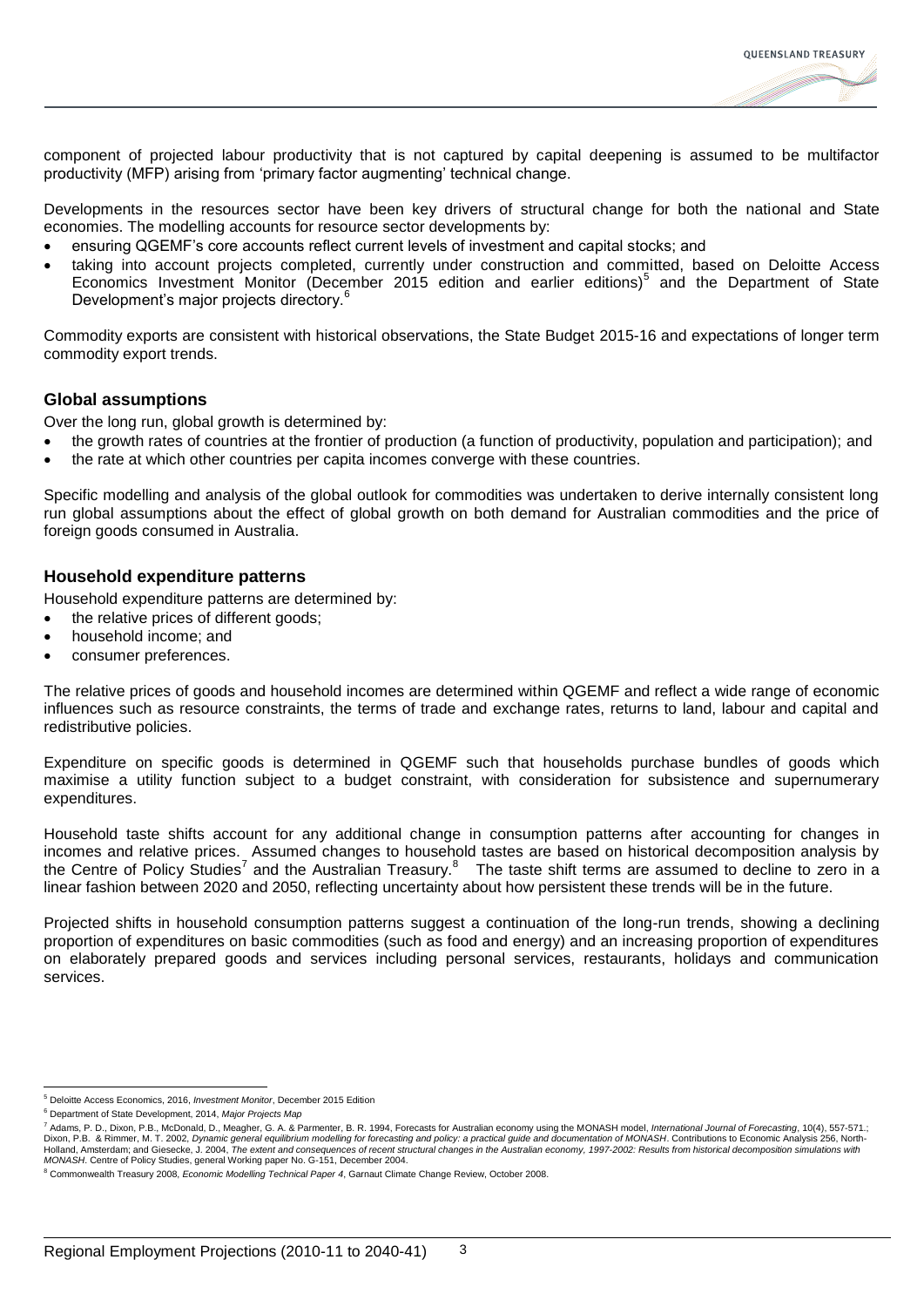

#### **The government sectors**

In general, the level of government service provision is assumed to move with real household consumption. This assumption reflects the idea that, as its citizens become wealthier, there are increasing expectations regarding the quantity and quality of services provided by their governments.

Government expenditure on health-related care is also assumed to be heavily influenced by changes in the age structure of the population. Under this assumption, real expenditure on age-related health and other care increases with the proportion of the population aged over 65.

Government budgets are held fixed as a share of GDP.

## **Regional Assumptions**

The regional disaggregation of state results is undertaken using a methodology adapted from Adams et al (2010).<sup>9</sup>

Regional employment projections are created using a combination of top-down economic estimates and detailed regional demographic data. The top-down facility is used to overcome the significant data limitations that exist at the region level.

The regional disaggregation of state results accounts for:

- differences in the industrial composition of regions;
- local and external drivers of industry demand, including separate drivers for construction, government services, international and foreign tourism, and other service industries;
- differences in the regional rates of demographic change, including changes to the age structure of regional populations and the implications for workforce participation;
- international and domestic tourism demand;
- significant investment projects:
- differences in drivers of growth for regions within South East Queensland relative to the rest of Queensland; and
- the availability of industrial land to support changes in industry activity.<sup>10</sup>

Once regional activity by industry is determined, place of work employment is determined by the ratio of employment to activity (labour productivity). For many industries, particularly service industries, there is insufficient robust data to determine labour productivity at the regional level. Where insufficient data exists, regional labour productivity by industry is assumed to be the same as State-level labour productivity by industry. Region-specific labour productivity by industry is assumed to grow in proportion to the change in State level labour productivity by industry.

Regional employment is provided on both a place of residence and place of employment basis, to allow considerations of possible changes to journey to work over time. For regions outside of South East Queensland, Census data show that there are only a small proportion of workers who travel across regions for work. However, in South East Queensland there are large flows of workers who travel across LGA's for work purposes.

The allocation of workers by place of residence and place of work is informed by:

2011 Census journey to work data;

l

- the demand for workers in each region (place of work demand);
- the supply of workers in each region, where the supply of workers in each region is informed by the age structure of populations in each region, the age and gender specific participation rates of the population and sensible constraints in the level of unemployment; and
- an assessment of likely future levels of industry-specific employment self-containment, where this is informed by base year employment characteristics and rates of regional population growth.

<sup>9</sup> Adams, P. Dixon, J, Giesecke, J. and Horridge M. 2010. MMRF: Monash Multi-regional Forecasting model: A dynamic multi-regional model of the Australian economy. General paper no. G-223. Centre of Policy Studies, Victoria University.

 $10$  It was considered that, for the large regions being considered in the exercise, it is unlikely that land supply would constrain industry growth.